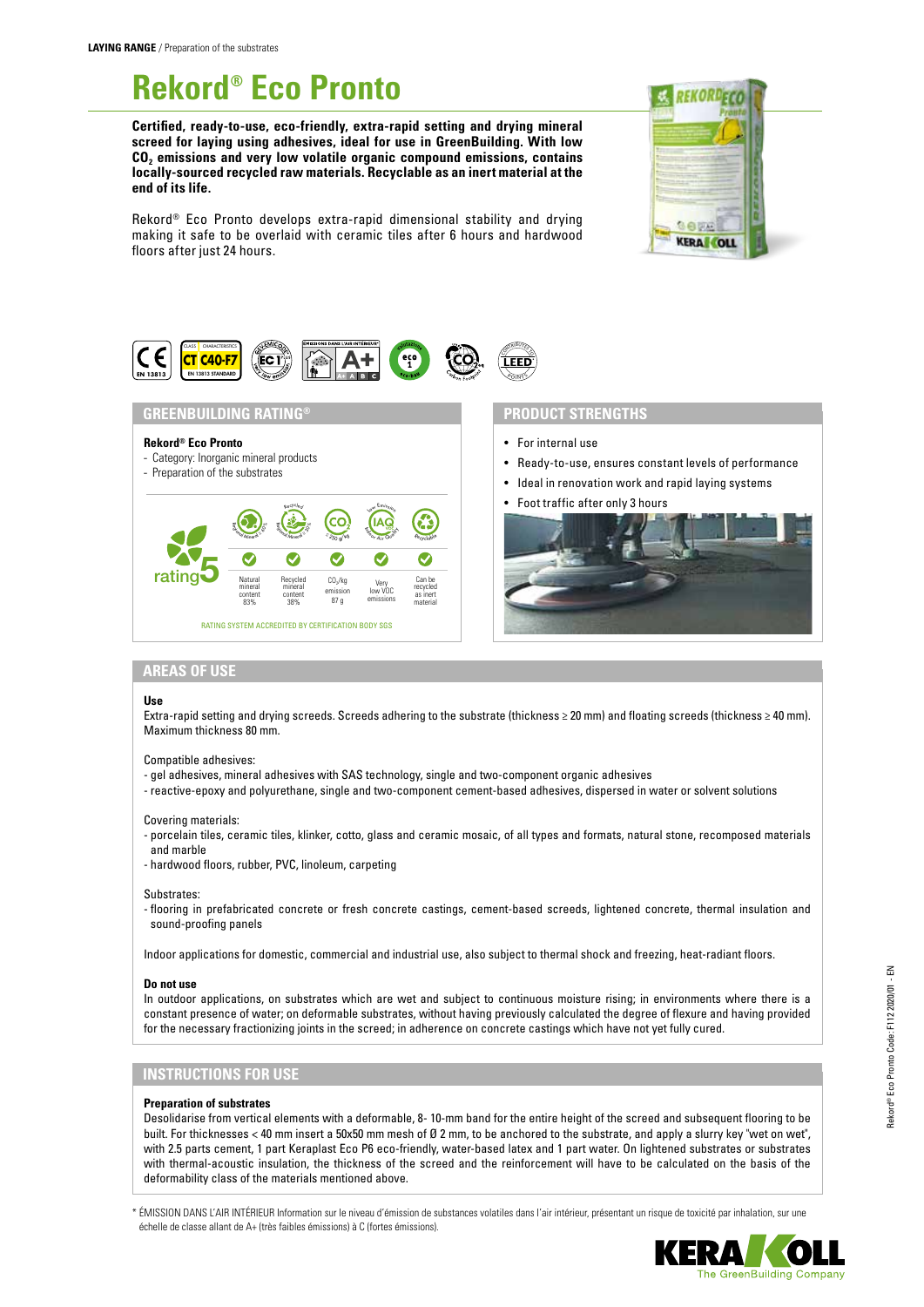## **INSTRUCTIONS FOR USE**

#### **Preparation**

Rekord® Eco Pronto must be mixed with clean water, using normal building-site equipment and following the indicated mixing ratio, until a semi-plastic consistency has been obtained. When working at temperatures close to 0 °C protect the bags from frost and use hot water to improve workability. In the case of high temperatures, store the bags of Rekord® Eco Pronto in the shade and use cold water.

#### **Application**

Rekord® Eco Pronto is applied using the traditional methods for cement-based screeds: preparation of levelling layers, casting and compacting of the mix, flattening and final smoothing with a float or mechanical means. Compacting is important to ensure the highest levels of mechanical performance. Finishing of the screed by damping it with water and using a steel disk creates a low-absorption surface crust that tends to lengthen the screed drying time and worsen the performance of the adhesive. At the point where tubing is installed (minimum thickness of 2 cm), insert a galvanized metal mesh with  $2 - 3$  cm mesh size. Connect the day joints with iron reinforcing rods every 20 – 30 cm and with a slurry key prepared with 2.5 parts cement (32.5/42.5), 1 part Keraplast Eco P6 eco-friendly, water-based latex and 1 part water.

#### **Cleaning**

Residual traces of Rekord® Eco Pronto can be removed from tools and machinery using water before the product hardens.

## **SPECIAL NOTES**

**Joints:** screed must be desolidarised around the perimeter, laying the Tapetex compressible tape along the whole perimeter of the room, on the walls and on any other vertical elements protruding from the supporting layer.

Creating fractionizing surface joints, cutting the screed while still wet up to a depth that is about 1/3 of the thickness and paying attention not to damage the reinforcement grid, if present. Their location and space distance must be determined at the design stage. They are typically carried out:

- in the case of sudden change in the size of flooring,

- near doors,

- in the presence of elements with loss of continuity,

- for the fractionizing of large continuous surfaces: 50 m² with 8 m maximum individual size (40 m² in case of underfloor heating systems). Structural joints located in the substrate must be respected.

**Measurement of humidity:** residual moisture must be measured with a calcium carbide hygrometer. Normal electrical hygrometers provide incorrect values due to the special binders used.

**Underfloor heating systems:** initial startup at least 24 hours after laying the screed at a supply temperature of between +20 °C and +25 °C, maintain this for at least 3 days then set the maximum project temperature and maintain it for at least another 4 days. Bring the screed back to room temperature and lay (EN 1264-4 point 4.4).

## **ABSTRACT**

*The high-performance screed or heat-radiant slab will be made of ready-to-use, eco-friendly, extra-fast setting and hardening mineral screed, complying with standard EN 13813 class CT–C40–F7, GreenBuilding Rating® 5, such as Rekord® Eco Pronto by Kerakoll Spa, with an average thickness of \_\_\_\_ cm, suitable for adhesive laying of tiles after 6 hrs and of hardwood floors 24 hrs after application. Including desolidarisation with deformable bands and fractionizing over large areas. Average coverage ≈ \_\_\_\_ kg/m2 .*

## **TECHNICAL DATA COMPLIANT WITH KERAKOLL QUALITY STANDARD**

| Appearance                                   | mixture of binders and aggregates                               |                  |
|----------------------------------------------|-----------------------------------------------------------------|------------------|
| Apparent volumetric mass                     | $\approx$ 1.55 kg/dm <sup>3</sup>                               | UEAtc/CSTB 2435  |
| Mineralogical nature of inert material       | silicate - crystalline carbonate                                |                  |
| Grading                                      | $\approx$ 0 – 5 mm                                              | <b>UNI 10111</b> |
| Shelf life                                   | $\approx$ 6 months in the original packaging in dry environment |                  |
| Pack                                         | 25 kg bags                                                      |                  |
| Mixing water                                 | $\approx$ 2.2 $\ell$ / 1 x 25 kg bag                            |                  |
| Specific weight of the mixture               | $\approx$ 2.21 kg/dm <sup>3</sup>                               | UNI 7121         |
| Pot life                                     | $\geq 1$ hr                                                     |                  |
| Temperature range for application            | from $+5 °C$ to $+30 °C$                                        |                  |
| <b>Floating screed thicknesses</b>           | from 40 mm to 80 mm                                             |                  |
| Thicknesses of the adherent screed           | from 20 mm to 80 mm                                             |                  |
| Foot traffic                                 | $\approx$ 3 hrs                                                 |                  |
| Waiting time before laying (thickness 5 cm): |                                                                 |                  |
| - ceramic tiles                              | $\approx 6$ hrs                                                 |                  |
| - hardwood floors                            | $\approx$ 24 hrs                                                |                  |
| Coverage                                     | $\approx$ 16 – 18 kg/m <sup>2</sup> per cm of thickness         |                  |